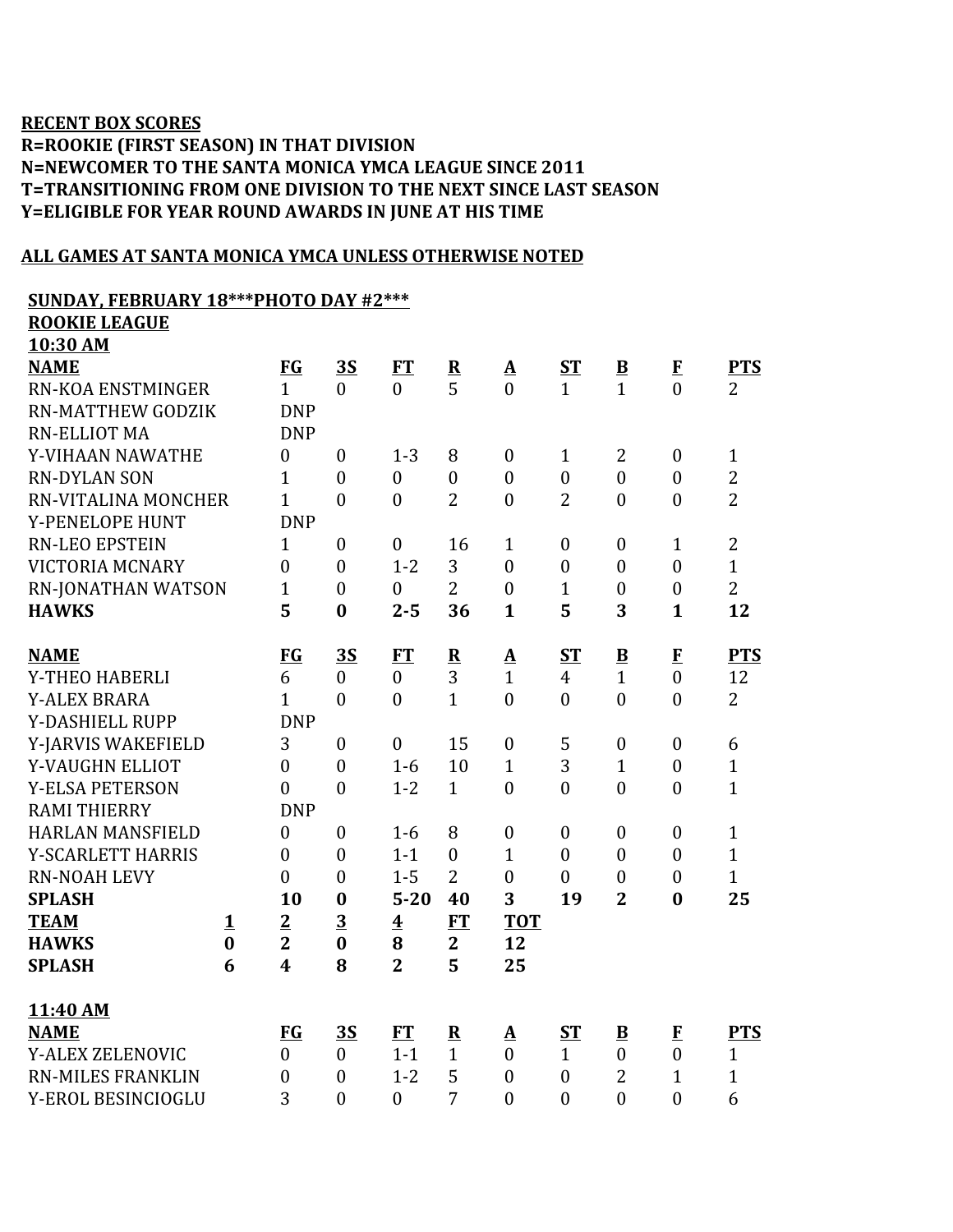| <b>Y-BEN SAUNDERS</b>    |                  | $\boldsymbol{0}$        | $\boldsymbol{0}$        | $1 - 2$                 | $\boldsymbol{0}$        | $\boldsymbol{0}$ | $\boldsymbol{0}$ | $\boldsymbol{0}$         | $\boldsymbol{0}$ | 1                |                |
|--------------------------|------------------|-------------------------|-------------------------|-------------------------|-------------------------|------------------|------------------|--------------------------|------------------|------------------|----------------|
| <b>GENEVIEVE BARNES</b>  |                  | $\overline{0}$          | $\boldsymbol{0}$        | $1 - 5$                 | $\boldsymbol{0}$        | $\boldsymbol{0}$ | $\mathbf{1}$     | $\boldsymbol{0}$         | $\boldsymbol{0}$ | 1                |                |
| Y-LUKE STEELMAN          |                  | $\boldsymbol{0}$        | $\boldsymbol{0}$        | $1 - 1$                 | 6                       | $\boldsymbol{0}$ | $\mathbf{1}$     | $\boldsymbol{0}$         | $\boldsymbol{0}$ | $\mathbf{1}$     |                |
| <b>RN-LUCAS ROGERS</b>   |                  | 1                       | $\boldsymbol{0}$        | $\boldsymbol{0}$        | 5                       | $\boldsymbol{0}$ | $\mathbf{1}$     | $\boldsymbol{0}$         | $\boldsymbol{0}$ | $\overline{c}$   |                |
| <b>RN-FINNLEY BLAINE</b> |                  | $\boldsymbol{0}$        | $\boldsymbol{0}$        | $1 - 1$                 | $\overline{4}$          | $\boldsymbol{0}$ | $\boldsymbol{0}$ | $\boldsymbol{0}$         | $\boldsymbol{0}$ | $\mathbf{1}$     |                |
| <b>TEDDY KOTLER</b>      |                  | $\boldsymbol{0}$        | $\mathbf{0}$            | $1 - 3$                 | 5                       | $\boldsymbol{0}$ | $\boldsymbol{0}$ | $\overline{0}$           | $\boldsymbol{0}$ | $\mathbf{1}$     |                |
| Y-TIAM BARAGHOUSH        |                  | $\overline{0}$          | $\boldsymbol{0}$        | $1 - 1$                 | $\overline{4}$          | $\boldsymbol{0}$ | 1                | $\boldsymbol{0}$         | $\boldsymbol{0}$ | $\mathbf{1}$     |                |
| <b>DOLPHINS</b>          |                  | 4                       | $\boldsymbol{0}$        | $8 - 16$                | 37                      | $\boldsymbol{0}$ | 5                | $\overline{2}$           | $\mathbf{1}$     | 16               |                |
| <b>NAME</b>              |                  | <b>FG</b>               | <u>35</u>               | <b>FT</b>               | $\overline{\mathbf{R}}$ | <u>A</u>         | <b>ST</b>        | $\underline{\mathbf{B}}$ | $\bf{F}$         | <b>PTS</b>       |                |
| <b>RN-MARYCK BOOHER</b>  |                  | $\boldsymbol{0}$        | $\boldsymbol{0}$        | $1-4$                   | $\overline{2}$          | $\boldsymbol{0}$ | 2                | $\boldsymbol{0}$         | $\mathbf{1}$     | $\mathbf{1}$     |                |
| <b>Y-CAM PARISER</b>     |                  | 3                       | $\overline{0}$          | $\boldsymbol{0}$        | 5                       | $\boldsymbol{0}$ | 3                | $\overline{0}$           | $\mathbf{0}$     | 6                |                |
| <b>RN-DECHEN LEMOND</b>  |                  | $\overline{0}$          | $\boldsymbol{0}$        | $1-6$                   | 5                       | $\boldsymbol{0}$ | $\boldsymbol{0}$ | $\boldsymbol{0}$         | $\boldsymbol{0}$ | $\mathbf{1}$     |                |
| Y-WALLY LEVITT           |                  |                         | $\mathbf 1$             | $\boldsymbol{0}$        | $\boldsymbol{0}$        | $\overline{4}$   | $\boldsymbol{0}$ | 2                        | $\boldsymbol{0}$ | $\boldsymbol{0}$ | $\overline{2}$ |
| Y-SAMANTHA JUAREZ        |                  | <b>DNP</b>              |                         |                         |                         |                  |                  |                          |                  |                  |                |
| <b>RN-SYLVIE LEVITT</b>  |                  | $\overline{0}$          | $\boldsymbol{0}$        | $1-6$                   | $\boldsymbol{0}$        | $\boldsymbol{0}$ | $\mathbf{1}$     | $\boldsymbol{0}$         | $\boldsymbol{0}$ | $\mathbf{1}$     |                |
| <b>RN-IWA HASHIM</b>     |                  | $\overline{4}$          | $\boldsymbol{0}$        | $0 - 1$                 | 8                       | $\boldsymbol{0}$ | 5                | $\mathbf{1}$             | $\mathbf{1}$     | 8                |                |
| <b>RN-LORELAI JONES</b>  |                  | <b>DNP</b>              |                         |                         |                         |                  |                  |                          |                  |                  |                |
| <b>RN-OWEN ROBERTS</b>   |                  | 1                       | $\boldsymbol{0}$        | $\boldsymbol{0}$        | 5                       | $\boldsymbol{0}$ | $\overline{4}$   | 1                        | $\boldsymbol{0}$ | $\overline{2}$   |                |
| <b>RN-GIDEON HITTNER</b> |                  | $\mathbf{1}$            | $\boldsymbol{0}$        | $\boldsymbol{0}$        | 3                       | $\mathbf{0}$     | $\mathbf{1}$     | $\mathbf{1}$             | $\boldsymbol{0}$ | $\overline{2}$   |                |
| <b>MEERKATS</b>          |                  | 10                      | $\boldsymbol{0}$        | $3 - 17$                | 31                      | $\bf{0}$         | 18               | 3                        | $\overline{2}$   | 23               |                |
| <b>TEAM</b>              | <u>1</u>         | $\overline{2}$          | $\overline{\mathbf{3}}$ | $\overline{\mathbf{4}}$ | ET                      | <b>TOT</b>       |                  |                          |                  |                  |                |
| <b>DOLPHINS</b>          | $\bf{0}$         | $\bf{0}$                | 3                       | 6                       | 7                       | 16               |                  |                          |                  |                  |                |
| <b>MEERKATS</b>          | $\boldsymbol{4}$ | $\overline{\mathbf{4}}$ | 8                       | 4                       | 3                       | 23               |                  |                          |                  |                  |                |
| 12:50 PM                 |                  |                         |                         |                         |                         |                  |                  |                          |                  |                  |                |
| <b>NAME</b>              |                  | <b>FG</b>               | <u>35</u>               | FT                      | ${\bf R}$               | <u>A</u>         | ST               | $\overline{\mathbf{B}}$  | $\bf{F}$         | <b>PTS</b>       |                |
| Y-LUCAS KIM              |                  | $\boldsymbol{0}$        | $\boldsymbol{0}$        | $1 - 2$                 | $\boldsymbol{0}$        | $\boldsymbol{0}$ | 9                | $\mathbf{1}$             | $\mathbf{0}$     | $\mathbf{1}$     |                |
| <b>RN-JAXTON MOORE</b>   |                  | $\overline{0}$          | $\mathbf{0}$            | $1-6$                   | $\mathbf{1}$            | $\mathbf{0}$     | $\boldsymbol{0}$ | $\boldsymbol{0}$         | $\overline{0}$   | $\mathbf{1}$     |                |
| Y-TRISTAN HAYES          |                  | DNP-INJ                 |                         |                         |                         |                  |                  |                          |                  |                  |                |
| <b>RN-ETHAN YU</b>       |                  | $\mathbf{0}$            | $\boldsymbol{0}$        | $1-6$                   | $\boldsymbol{0}$        | $\boldsymbol{0}$ | $\boldsymbol{0}$ | $\boldsymbol{0}$         | $\boldsymbol{0}$ | $\mathbf{1}$     |                |
| Y-MONIKA DIAZ            |                  | 8                       | $\boldsymbol{0}$        | $2 - 3$                 | 6                       | $\boldsymbol{0}$ | 4                | $\boldsymbol{0}$         | 1                | 18               |                |
| Y-FELIX IDELL            |                  | 1                       | $\mathbf{0}$            | $0 - 2$                 | 6                       | 1                | $\overline{4}$   | $\boldsymbol{0}$         | $\boldsymbol{0}$ | 2                |                |
| <b>Y-BRANDON ISRAELS</b> |                  | $\theta$                | $\mathbf{0}$            | $1 - 5$                 | $\overline{4}$          | $\mathbf{0}$     | $\mathbf{1}$     | $\boldsymbol{0}$         | 2                | $\mathbf{1}$     |                |
| <b>Y-CHASE JENKINS</b>   |                  | $\theta$                | $\mathbf{0}$            | $1 - 2$                 | $\mathbf{1}$            | $\mathbf{0}$     | $\mathbf{1}$     | $\boldsymbol{0}$         | $\mathbf{0}$     | $\mathbf{1}$     |                |
| Y-RYAN COHEN             |                  | 1                       | $\mathbf{0}$            | $\boldsymbol{0}$        | 3                       | $\mathbf{0}$     | $\mathbf{1}$     | $\overline{0}$           | 0                | $\overline{2}$   |                |
| RN-DIEGO GONZALEZ        |                  | $\boldsymbol{0}$        | $\mathbf{0}$            | $1 - 6$                 | $\boldsymbol{0}$        | $\boldsymbol{0}$ | $\boldsymbol{0}$ | $\boldsymbol{0}$         | 0                | $\mathbf{1}$     |                |
| <b>HOOPSTARS</b>         |                  | 10                      | $\boldsymbol{0}$        | $8 - 32$                | 21                      | $\mathbf{1}$     | 20               | $\mathbf{1}$             | 3                | 28               |                |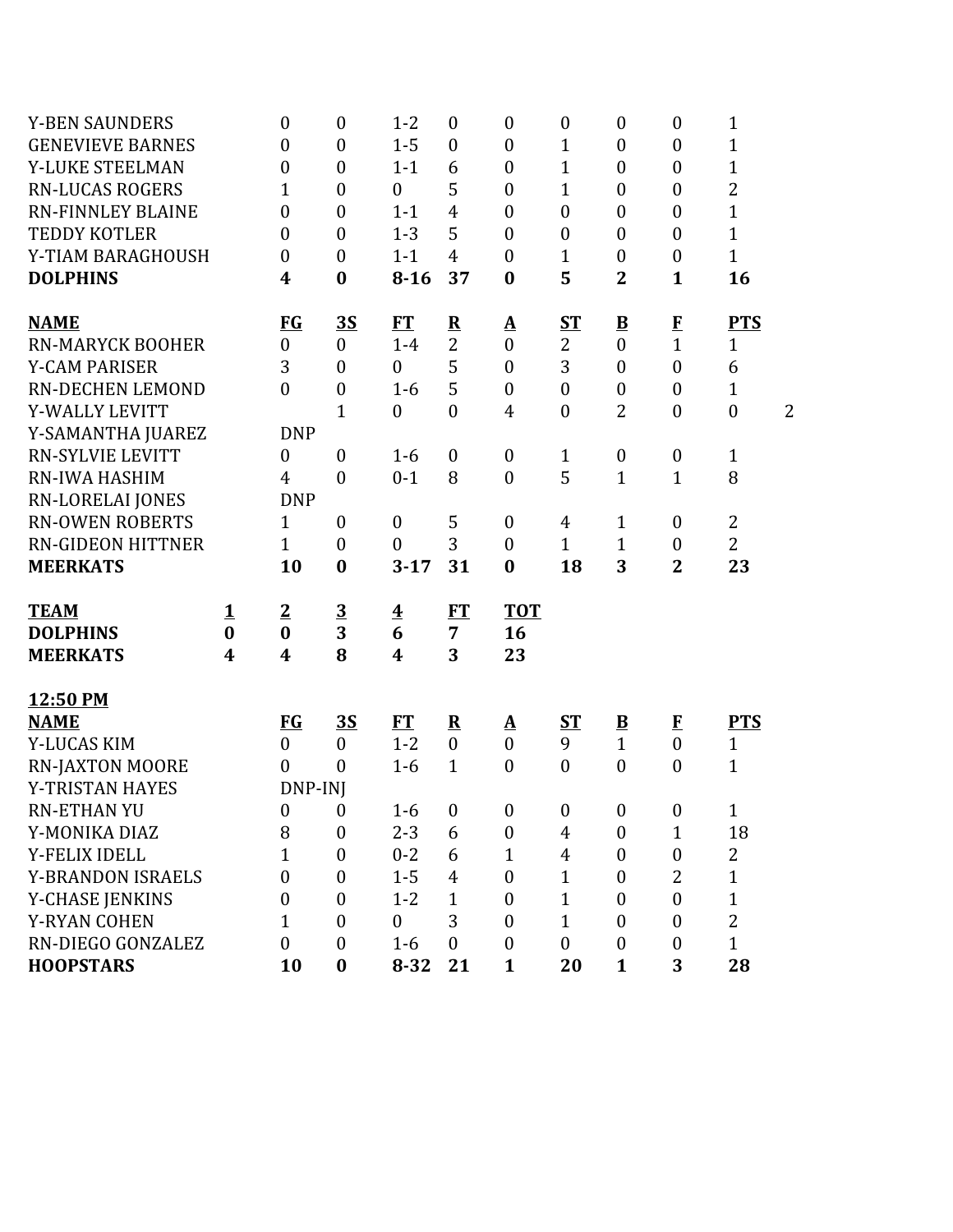| <b>NAME</b>                            | $FG$               | <u>3S</u>               | FT                      | $\overline{\mathbf{R}}$ | $\underline{\mathbf{A}}$ | $S_{\rm T}$      | $\underline{\mathbf{B}}$             | $\bf{F}$          | <b>PTS</b>     |
|----------------------------------------|--------------------|-------------------------|-------------------------|-------------------------|--------------------------|------------------|--------------------------------------|-------------------|----------------|
| <b>RN-SPENCER NELSON</b>               | $\boldsymbol{0}$   | $\boldsymbol{0}$        | $1-6$                   | 3                       | $\boldsymbol{0}$         | $\boldsymbol{0}$ | $\boldsymbol{0}$                     | $\boldsymbol{0}$  | $\mathbf{1}$   |
| Y-NOAH BEROUKHIM                       | $\overline{0}$     | $\overline{0}$          | $1 - 3$                 | $\overline{2}$          | $\mathbf{0}$             | $\mathbf{1}$     | $\boldsymbol{0}$                     | $\mathbf{0}$      | $\mathbf{1}$   |
| RN-LOGAN CAPPICCILLE                   | $\overline{0}$     | $\theta$                | $1 - 3$                 | $\theta$                | $\mathbf{0}$             | $\mathbf{1}$     | $\mathbf{1}$                         | $\overline{2}$    | $\overline{1}$ |
| <b>Y-LARA MASOOD</b>                   | $\overline{0}$     | $\overline{0}$          | $1 - 2$                 | $\overline{4}$          | $\mathbf{1}$             | $\boldsymbol{0}$ | $\boldsymbol{0}$                     | $\overline{2}$    | $\mathbf{1}$   |
| <b>RN-TARA GOHILL</b>                  | <b>DNP</b>         |                         |                         |                         |                          |                  |                                      |                   |                |
| Y-MISHA LAKHANI                        | <b>DNP</b>         |                         |                         |                         |                          |                  |                                      |                   |                |
| <b>RN-MILES BOELKE</b>                 | $\overline{2}$     | $\boldsymbol{0}$        | $1 - 2$                 | 9                       | $\boldsymbol{0}$         | $\overline{2}$   | $\boldsymbol{0}$                     | 3                 | 5              |
| <b>RN-CONNOR ROMAN</b>                 | <b>DNP</b>         |                         |                         |                         |                          |                  |                                      |                   |                |
| <b>Y-AXEL TRUSSLER</b>                 | <b>DNP</b>         |                         |                         |                         |                          |                  |                                      |                   |                |
| Y-JENSON MONTAGUE                      | $\boldsymbol{0}$   | $\boldsymbol{0}$        | $2 - 2$                 | 5                       | $\boldsymbol{0}$         | $\mathbf{1}$     | $\boldsymbol{0}$                     | $\mathbf{1}$      | $\overline{2}$ |
| <b>VIKINGS</b>                         | $\overline{2}$     | $\bf{0}$                | $7 - 18$                | 23                      | $\mathbf{1}$             | 5                | $\mathbf{1}$                         | 8                 | 11             |
| <b>TEAM</b><br>$\mathbf 1$             | $\overline{2}$     | $\overline{\mathbf{3}}$ | $\overline{\mathbf{4}}$ | ET                      | <b>TOT</b>               |                  |                                      |                   |                |
| <b>HOOPSTARS</b><br>11                 | $\overline{2}$     | 3                       | 6                       | 6                       | 28                       |                  |                                      |                   |                |
| $\overline{2}$<br><b>VIKINGS</b>       | $\overline{2}$     | $\bf{0}$                | 3                       | $\overline{\mathbf{4}}$ | 11                       |                  |                                      |                   |                |
| 2:00 PM                                |                    |                         |                         |                         |                          |                  |                                      |                   |                |
| <b>NAME</b>                            | $FG$               | <u>35</u>               | FT                      | $\overline{\mathbf{R}}$ | $\Delta$                 | ST               | $\overline{\mathbf{B}}$              | $\bf{F}$          | <b>PTS</b>     |
| Y-MICHAEL MIKHAIL                      | $\mathbf{1}$       | $\boldsymbol{0}$        | $\mathbf{0}$            | $\overline{4}$          | $\boldsymbol{0}$         | $\overline{2}$   | $\boldsymbol{0}$                     | $\overline{0}$    | 2              |
| <b>GEORGIA ROLPH</b>                   | $\boldsymbol{0}$   | $\theta$                | $1 - 2$                 | $\overline{2}$          | $\overline{2}$           | $\overline{2}$   | $\overline{2}$                       | $\mathbf{1}$      | $\mathbf{1}$   |
| <b>SADIE STIEHM</b>                    | $\mathbf{1}$       | $\theta$                | $\mathbf{0}$            | 3                       | $\boldsymbol{0}$         | $\mathbf{1}$     | $\overline{2}$                       | $\overline{0}$    | $\overline{2}$ |
| <b>Y-LIAM PARR</b>                     | <b>DNP</b>         |                         |                         |                         |                          |                  |                                      |                   |                |
| <b>RN-AVERIE GRIMM</b>                 | $\boldsymbol{0}$   | $\boldsymbol{0}$        | $1-6$                   | 3                       | $\boldsymbol{0}$         | $\mathbf{1}$     | $\boldsymbol{0}$                     | $\overline{2}$    | $\mathbf{1}$   |
| Y-HENRY BROWN                          | $\mathbf{1}$       | $\boldsymbol{0}$        | $2 - 6$                 | $\overline{2}$          | $\boldsymbol{0}$         | 3                | $\boldsymbol{0}$                     | $\overline{0}$    | $\overline{4}$ |
| <b>RN-SHAI PAINTER</b>                 | $\overline{0}$     | $\boldsymbol{0}$        | $1 - 2$                 | $\overline{2}$          | $\boldsymbol{0}$         | $\boldsymbol{0}$ | $\boldsymbol{0}$                     | $\boldsymbol{0}$  | $\overline{1}$ |
| <b>RN-AIDEN HARVEY</b>                 | $\overline{0}$     | $\theta$                | $1 - 3$                 | $\theta$                | $\mathbf{0}$             | $\overline{0}$   | $\boldsymbol{0}$                     | $\mathbf{0}$      | $\overline{1}$ |
| <b>RN-AUSTIN O'BRIEN</b>               | $\boldsymbol{0}$   | $\theta$                | $1-6$                   | $\theta$                | $\boldsymbol{0}$         | $\mathbf{1}$     | $\boldsymbol{0}$                     | $\mathbf 1$       | 1              |
| <b>Y-ETHAN PAGES</b>                   | $\boldsymbol{0}$   | $\boldsymbol{0}$        | $1 - 1$                 | $\mathbf{0}$            | $\boldsymbol{0}$         | $\boldsymbol{0}$ | $\boldsymbol{0}$                     | $\boldsymbol{0}$  | $\mathbf{1}$   |
| <b>BULLS</b>                           | 3                  | $\bf{0}$                | $8 - 26$                | 16                      | $\overline{2}$           | 10               | 4                                    | 5                 | 14             |
|                                        |                    |                         |                         |                         |                          |                  |                                      |                   |                |
| <b>NAME</b>                            | $FG$<br><b>DNP</b> | <u>3S</u>               | FT                      | ${\bf R}$               | $\mathbf A$              | $S_{\rm T}$      | $\mathbf{B}$                         | $\bf{F}$          | <b>PTS</b>     |
| <b>JACK TRAHAN</b><br>RN-NOLAND PIIPPO |                    | $\theta$                | $1 - 2$                 | 5                       | $\boldsymbol{0}$         | $\overline{2}$   |                                      |                   | $\mathbf{1}$   |
| Y-BRENDAN STILL                        | 0<br>$\mathbf{1}$  | $\theta$                | $\mathbf{0}$            | 8                       | $\mathbf{1}$             | $\mathbf{1}$     | $\boldsymbol{0}$<br>$\boldsymbol{0}$ | 4<br>$\mathbf{1}$ | $\overline{2}$ |
| Y-THEO RICHARDS                        | <b>DNP</b>         |                         |                         |                         |                          |                  |                                      |                   |                |
| <b>RN-ETHAN CHANG</b>                  | $\boldsymbol{0}$   | $\boldsymbol{0}$        | $1 - 5$                 | $\mathbf{1}$            | $\boldsymbol{0}$         | $\boldsymbol{0}$ | $\boldsymbol{0}$                     | $\boldsymbol{0}$  | $\mathbf{1}$   |
| Y-JACOPO STABILINI                     | $\mathbf{1}$       | $\theta$                | $\mathbf{0}$            | 3                       | $\boldsymbol{0}$         | $\mathbf{1}$     | $\boldsymbol{0}$                     | $\mathbf{1}$      | $\overline{2}$ |
| RN-MIRABELLA GRIX                      | <b>DNP</b>         |                         |                         |                         |                          |                  |                                      |                   |                |
| Y-DOMINIC DREW                         | $\boldsymbol{0}$   | $\theta$                | $1 - 1$                 | $\boldsymbol{0}$        | $\boldsymbol{0}$         | $\boldsymbol{0}$ | $\boldsymbol{0}$                     | $\boldsymbol{0}$  | $1*$           |
| Y-NOAH HAGOOLI-BOLANOS                 | $\boldsymbol{0}$   | $\boldsymbol{0}$        | $1-4$                   | $\overline{4}$          | $\boldsymbol{0}$         | 3                | $\mathbf{1}$                         | $\overline{2}$    | $\mathbf{1}$   |
| Y-GAVIN O'BRIEN                        | 1                  | $\theta$                | $0 - 2$                 | 5                       | $\mathbf{0}$             | 3                | $\boldsymbol{0}$                     | $\overline{0}$    | $\overline{2}$ |
| Y-BELLA KARIGER                        | $\overline{1}$     | $\boldsymbol{0}$        | $\mathbf{0}$            | 3                       | $\mathbf{0}$             | 3                | 1                                    | $\overline{2}$    | $\overline{2}$ |
| <b>TROJANS</b>                         | 4                  | $\bf{0}$                | $4 - 14$                | 29                      | $\mathbf{1}$             | 13               | $\overline{2}$                       | 10                | 12             |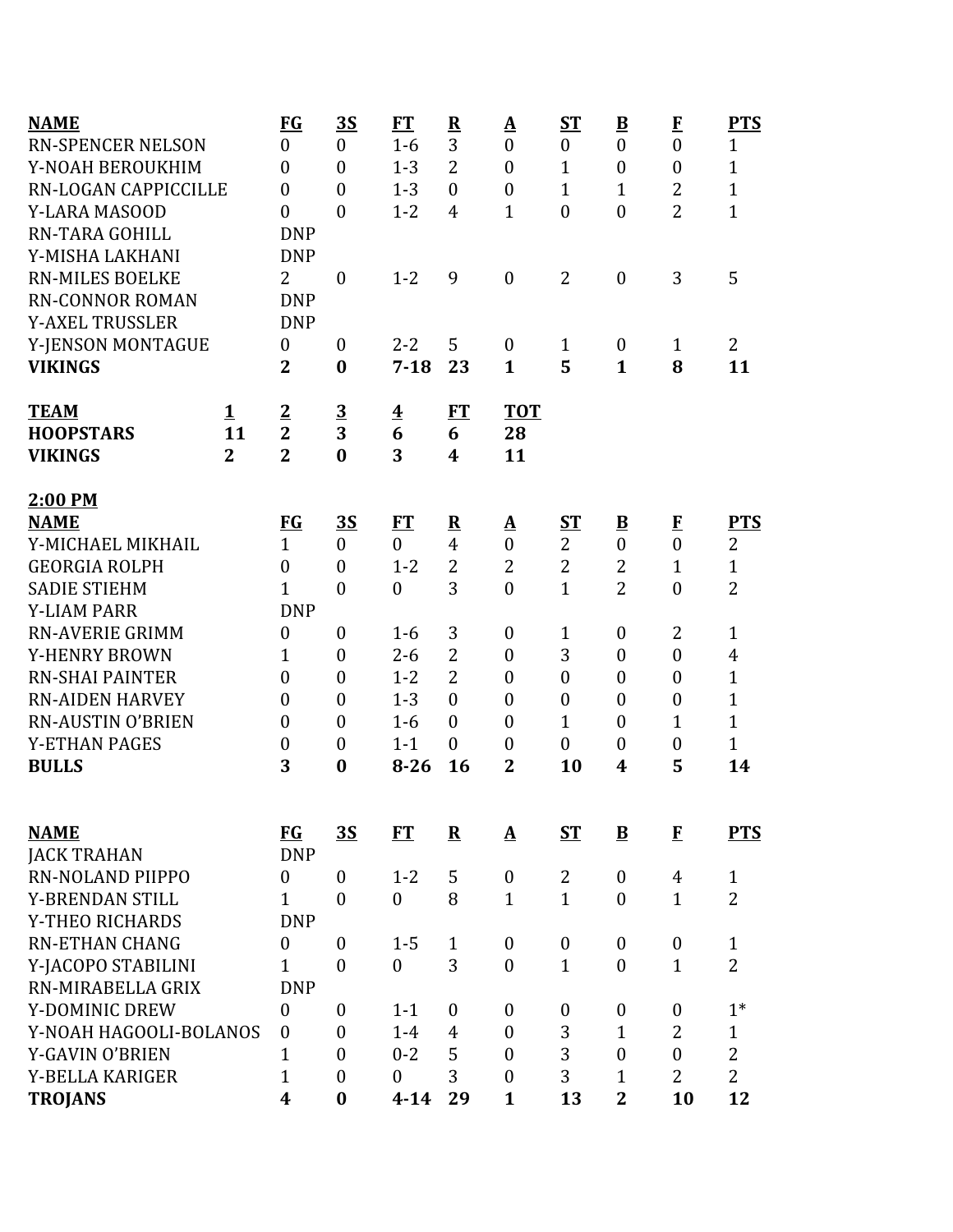| <b>TEAM</b>                                   | $\mathbf{1}$   | $\overline{2}$   | $\overline{3}$          | $\overline{\textbf{4}}$ | FT               | <b>TOT</b>       |                  |                         |                            |                |
|-----------------------------------------------|----------------|------------------|-------------------------|-------------------------|------------------|------------------|------------------|-------------------------|----------------------------|----------------|
| <b>BULLS</b>                                  | $\bf{0}$       | 3                | $\bf{0}$                | 5                       | 6                | 14               |                  |                         |                            |                |
| <b>TROJANS</b>                                | $\overline{2}$ | $\bf{0}$         | 6                       | $\bf{0}$                | 4                | 12               |                  |                         |                            |                |
| <b>NOTE: REGULATION GAME ENDED IN 8-8 TIE</b> |                |                  |                         |                         |                  |                  |                  |                         |                            |                |
|                                               |                |                  |                         |                         |                  |                  |                  |                         |                            |                |
| <b>BANTAM LEAGUE</b>                          |                |                  |                         |                         |                  |                  |                  |                         |                            |                |
| 3:10 PM                                       |                |                  |                         |                         |                  |                  |                  |                         |                            |                |
| <b>NAME</b>                                   |                | FG               | 3S                      | FT                      | ${\bf R}$        | $\Delta$         | $S_{\mathbf{T}}$ | $\overline{\mathbf{B}}$ | $\bf{F}$<br>$\overline{3}$ | <b>PTS</b>     |
| Y-ASHER ZACZEPINSKI                           |                | 3                | $\overline{0}$          | $\mathbf{0}$            | $\overline{4}$   | $\mathbf{1}$     | $\theta$         | $\theta$                |                            | 6              |
| Y-ISABELLA V. BILDERBEEK                      |                |                  |                         | DNP-ILL-ATTENDED        |                  |                  |                  |                         |                            |                |
| Y-BEN VAN BILDERBEEK                          |                | 3                | $\boldsymbol{0}$        | $\boldsymbol{0}$        | $\mathbf{1}$     | $\boldsymbol{0}$ | $\overline{2}$   | $\boldsymbol{0}$        | 3                          | 6              |
| Y-MARKO ZELENOVIC                             |                | $\mathbf{1}$     | $1 - 1$                 | $1-4$                   | 8                | $\overline{2}$   | 5                | $\boldsymbol{0}$        | $\boldsymbol{0}$           | 6              |
| Y-MACY ZELENOVIC                              |                | $\boldsymbol{0}$ | $\mathbf{0}$            | $1 - 2$                 | $\overline{2}$   | $\mathbf{1}$     | $\overline{0}$   | $\boldsymbol{0}$        | $\boldsymbol{0}$           | $\mathbf{1}$   |
| Y-KYOKO BERNET-MILLAN                         |                | <b>DNP</b>       |                         |                         |                  |                  |                  |                         |                            |                |
| <b>Y-BEN STEELMAN</b>                         |                | $\boldsymbol{0}$ | $\boldsymbol{0}$        | $1 - 2$                 | 3                | $\boldsymbol{0}$ | $\mathbf{1}$     | $\boldsymbol{0}$        | $\mathbf{1}$               | $\mathbf{1}$   |
| Y-ARI CANDELA                                 |                | <b>DNP</b>       |                         |                         |                  |                  |                  |                         |                            |                |
| Y-IVAN GATYNYA                                |                |                  | <b>DNP</b>              |                         |                  |                  |                  |                         |                            |                |
| Y-RIVER ZELENOVIC                             |                | $\boldsymbol{0}$ | $\boldsymbol{0}$        | $1 - 3$                 | $\mathbf{1}$     | $\boldsymbol{0}$ | $\mathbf{1}$     | $\boldsymbol{0}$        | 2                          | $\mathbf{1}$   |
| <b>SCORPIONS</b>                              |                | $\overline{7}$   | $1 - 1$                 | $4 - 11$                | 19               | $\boldsymbol{4}$ | 9                | $\bf{0}$                | 9                          | 21             |
| <b>NAME</b>                                   |                | FG               | 3S                      | <b>FT</b>               | $\mathbf R$      | $\mathbf A$      | $S_{1}$          | $\bf{B}$                | $\mathbf{F}$               | <b>PTS</b>     |
| RTY-JAMES COOK                                |                | $\boldsymbol{0}$ | $\boldsymbol{0}$        | $1-6$                   | $\mathbf{1}$     | $\boldsymbol{0}$ | $\mathbf{1}$     | $\boldsymbol{0}$        | $\boldsymbol{0}$           | $\mathbf{1}$   |
| RN-TRAJAN BOOKER                              |                | $\boldsymbol{0}$ | $\boldsymbol{0}$        | $1 - 3$                 | $\mathbf{1}$     | $\boldsymbol{0}$ | $\boldsymbol{0}$ | $\boldsymbol{0}$        | $\boldsymbol{0}$           | $\overline{1}$ |
| Y-LEO MOONEY                                  |                | 3                | $\boldsymbol{0}$        | $\boldsymbol{0}$        | $\overline{2}$   | $\mathbf{1}$     | 3                | $\mathbf{1}$            | $\boldsymbol{0}$           | 6              |
| <b>JACK PHELAN</b>                            |                | $\mathbf{1}$     | $\boldsymbol{0}$        | $1 - 2$                 | $\theta$         | $\boldsymbol{0}$ | $\boldsymbol{0}$ | $\mathbf{1}$            | $\overline{2}$             | 3              |
| <b>Y-CHARLIE MILES</b>                        |                | $\mathbf{1}$     | $\boldsymbol{0}$        | $\overline{0}$          | $\boldsymbol{0}$ | $\boldsymbol{0}$ | $\overline{0}$   | $\boldsymbol{0}$        | $\mathbf{1}$               | $\overline{2}$ |
| Y-ROWAN BOOHER                                |                | $\overline{0}$   | $\boldsymbol{0}$        | $1 - 2$                 | 3                | $\mathbf{1}$     | $\boldsymbol{0}$ | $\boldsymbol{0}$        | $\mathbf{1}$               | $\mathbf{1}$   |
| RTY-ANNIKA COOK                               |                | $\boldsymbol{0}$ | $\boldsymbol{0}$        | $1-6$                   | $\theta$         | $\boldsymbol{0}$ | $\boldsymbol{0}$ | $\boldsymbol{0}$        | $\boldsymbol{0}$           | $\mathbf{1}$   |
| <b>RN-RYKER DEEGE</b>                         |                | $\overline{0}$   | $\boldsymbol{0}$        | $1 - 3$                 | $\mathbf{1}$     | $\boldsymbol{0}$ | $\boldsymbol{0}$ | $\boldsymbol{0}$        | $\boldsymbol{0}$           | $\overline{1}$ |
| Y-T.J. TURNER                                 |                | $\boldsymbol{0}$ | $\boldsymbol{0}$        | $1-6$                   | 8                | $\mathbf{1}$     | $\mathbf{0}$     | $\boldsymbol{0}$        | $\mathbf{1}$               | $\mathbf{1}$   |
| Y-KAHLO LEMOND                                |                | $\boldsymbol{0}$ | $\boldsymbol{0}$        | $1 - 2$                 | $\overline{4}$   | $\overline{0}$   | $\boldsymbol{0}$ | $\boldsymbol{0}$        | $\mathbf{1}$               | $\mathbf{1}$   |
| <b>FOXES</b>                                  |                | 5                | $\bf{0}$                | $8 - 30$                | 20               | 3                | 4                | $\overline{2}$          | 6                          | 18             |
|                                               |                |                  |                         |                         |                  |                  |                  |                         |                            |                |
| <b>TEAM</b>                                   | 1              | $\overline{2}$   | $\overline{3}$          | $\overline{\mathbf{4}}$ | FT               | <b>TOT</b>       |                  |                         |                            |                |
| <b>SCORPIONS</b>                              | $\mathbf{1}$   | $\overline{7}$   | $\boldsymbol{4}$        | 6                       | 3                | 21               |                  |                         |                            |                |
| <b>FOXES</b>                                  | $\overline{2}$ | $\boldsymbol{4}$ | $\overline{\mathbf{4}}$ | $\mathbf{1}$            | 7                | 18               |                  |                         |                            |                |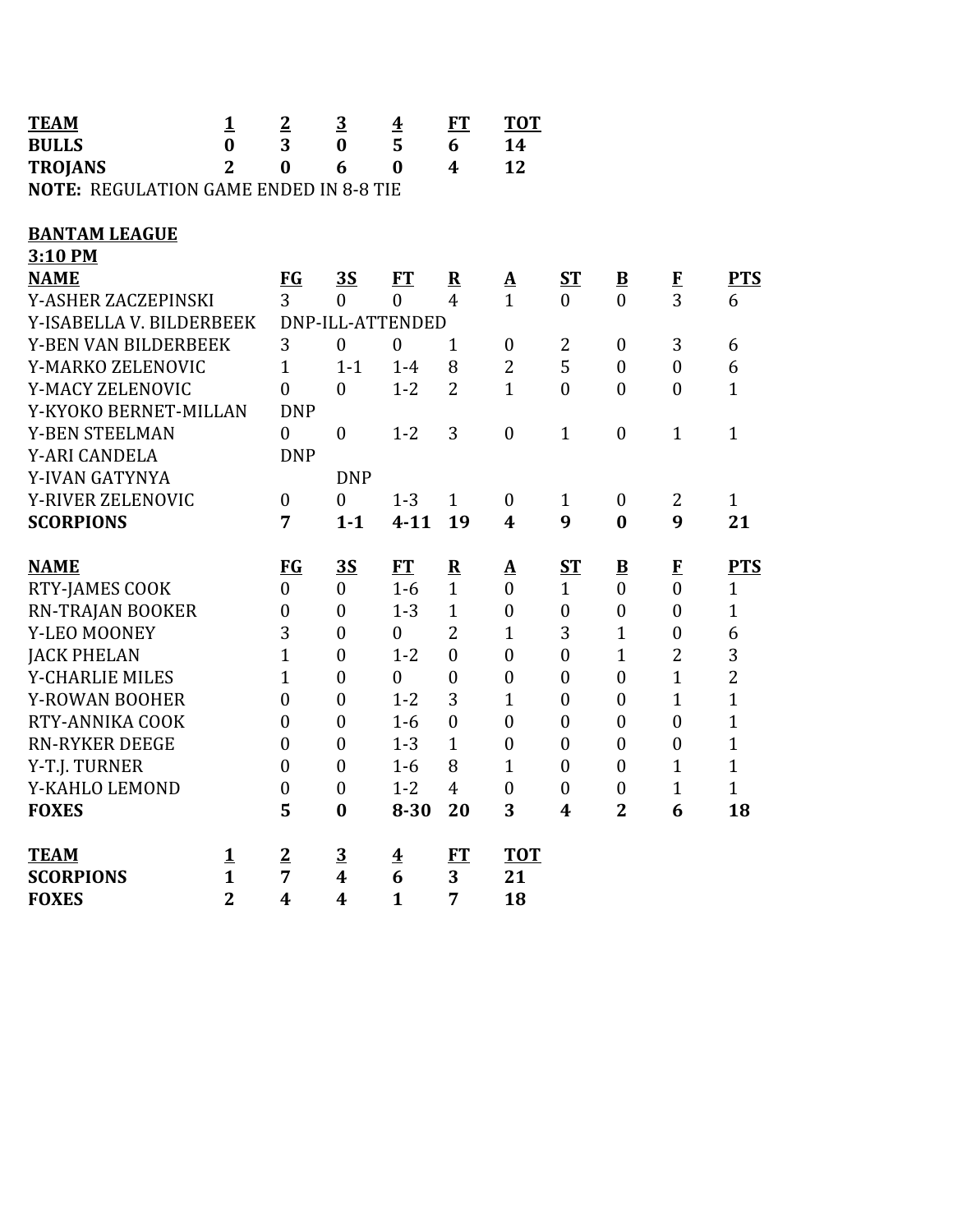| 4:20 PM                 |   |                  |                  |                         |                         |                          |                  |                         |                  |                |
|-------------------------|---|------------------|------------------|-------------------------|-------------------------|--------------------------|------------------|-------------------------|------------------|----------------|
| <b>NAME</b>             |   | FG               | <u>3S</u>        | <b>FT</b>               | ${\bf R}$               | $\mathbf{\underline{A}}$ | <b>ST</b>        | $\bf{B}$                | $\bf{F}$         | <b>PTS</b>     |
| RTY-ETHAN KASHANIAN     |   | <b>DNP</b>       |                  |                         |                         |                          |                  |                         |                  |                |
| Y-AARAV ASNANI          |   | $\boldsymbol{0}$ | $\boldsymbol{0}$ | $1 - 3$                 | $\boldsymbol{0}$        | $\boldsymbol{0}$         | $\boldsymbol{0}$ | $\boldsymbol{0}$        | $\boldsymbol{0}$ | 1              |
| <b>RN-MAX WILSON</b>    |   | $\boldsymbol{0}$ | $\theta$         | $1 - 1$                 | $\boldsymbol{0}$        | $\boldsymbol{0}$         | $\boldsymbol{0}$ | $\boldsymbol{0}$        | $\boldsymbol{0}$ | $\mathbf{1}$   |
| Y-NOAH MCLAURIN         |   | 0                | $\overline{0}$   | $1 - 6$                 | 5                       | $\mathbf{1}$             | $\boldsymbol{0}$ | 3                       | $\overline{2}$   | $\overline{1}$ |
| <b>RN-SAUL SENE</b>     |   | $\overline{2}$   | $\theta$         | $\mathbf{0}$            | 8                       | $\boldsymbol{0}$         | $\mathbf{1}$     | $\boldsymbol{0}$        | 3                | $\overline{4}$ |
| <b>Y-RYAN CHAMBERS</b>  |   | $\overline{1}$   | $0 - 4$          | $\mathbf{0}$            | 6                       | $\overline{0}$           | $\mathbf{1}$     | $\mathbf{1}$            | $\overline{2}$   | $\overline{2}$ |
| Y-ANTONIO RODRIGUEZ     |   | $\overline{4}$   | $\boldsymbol{0}$ | $2 - 2$                 | 6                       | $\boldsymbol{0}$         | $\mathbf{1}$     | 3                       | $\mathbf{1}$     | 10             |
| <b>RN-LEO EASTWOOD</b>  |   | $\boldsymbol{0}$ | $\boldsymbol{0}$ | $1 - 6$                 | $\boldsymbol{0}$        | $\boldsymbol{0}$         | $\mathbf{1}$     | $\boldsymbol{0}$        | 3                | $\mathbf{1}$   |
| RTY-JOSEPH ZAK          |   | $\overline{2}$   | $\overline{0}$   | $\boldsymbol{0}$        | $\mathbf{1}$            | $\mathbf{1}$             | $\overline{2}$   | $\overline{2}$          | 3                | $\overline{4}$ |
| RN-LUCA GHERMEZIAN      |   | <b>DNP</b>       |                  |                         |                         |                          |                  |                         |                  |                |
| <b>ROCKETS</b>          |   | 9                | $0 - 4$          | $6 - 18$                | 26                      | $\mathbf{2}$             | 6                | 9                       | 14               | 24             |
| <b>NAME</b>             |   | $FG$             | <u>3S</u>        | FT                      | $\overline{\mathbf{R}}$ | <u>A</u>                 | $S_{\rm T}$      | $\overline{\mathbf{B}}$ | $\bf{F}$         | <b>PTS</b>     |
| Y-KADEN FRIEDMAN        |   | $\mathbf{1}$     | $\boldsymbol{0}$ | $\mathbf{0}$            | $\overline{2}$          | $\mathbf{0}$             | $\mathbf{1}$     | $\boldsymbol{0}$        | $\overline{0}$   | 2              |
| <b>Y-MAX LEWIS</b>      |   | $\mathbf{1}$     | $\boldsymbol{0}$ | $2 - 2$                 | $\overline{2}$          | $\boldsymbol{0}$         | $\boldsymbol{0}$ | $\mathbf{1}$            | $\mathbf{1}$     | 4              |
| <b>Y-ARCHER AGUILAR</b> |   | $\mathbf{1}$     | $\overline{0}$   | $3 - 6$                 | $\overline{2}$          | $\boldsymbol{0}$         | $\mathbf{1}$     | $\boldsymbol{0}$        | $\boldsymbol{0}$ | 5              |
| Y-COOPER KUN            |   | $\boldsymbol{0}$ | $\boldsymbol{0}$ | $1 - 2$                 | 5                       | 2                        | $\boldsymbol{0}$ | $\boldsymbol{0}$        | $\boldsymbol{0}$ | $\mathbf{1}$   |
| <b>Y-CASSIUS TAYLOR</b> |   | $\overline{1}$   | $\overline{0}$   | $\boldsymbol{0}$        | $\overline{2}$          | $\boldsymbol{0}$         | $\boldsymbol{0}$ | $\boldsymbol{0}$        | $\boldsymbol{0}$ | $\overline{2}$ |
| <b>RN-AUBREY NASSON</b> |   | $\boldsymbol{0}$ | $\boldsymbol{0}$ | $1-4$                   | $\overline{4}$          | $\mathbf{1}$             | $\boldsymbol{0}$ | $\boldsymbol{0}$        | $\boldsymbol{0}$ | $\mathbf{1}$   |
| Y-LIAM MULHOLLAND       |   | $\overline{0}$   | $\theta$         | $1-6$                   | $\mathbf{1}$            | $\boldsymbol{0}$         | $\overline{0}$   | $\boldsymbol{0}$        | $\mathbf{0}$     | $\mathbf{1}$   |
| <b>ATOBEK NASIMOV</b>   |   | 5                | $\theta$         | $1 - 3$                 | 11                      | $\boldsymbol{0}$         | $\mathbf{1}$     | $\overline{2}$          | $\mathbf{1}$     | 11             |
| <b>RN-LUKE HILL</b>     |   | $\boldsymbol{0}$ | $\theta$         | $1-6$                   | 5                       | $\boldsymbol{0}$         | $\boldsymbol{0}$ | $\boldsymbol{0}$        | $\mathbf{1}$     | $\mathbf{1}$   |
| <b>RONAN HILL</b>       |   | <b>DNP</b>       |                  |                         |                         |                          |                  |                         |                  |                |
| <b>JAGUARS</b>          |   | 9                | $\bf{0}$         | 10-27 34                |                         | 3                        | 3                | 3                       | 3                | 28             |
| <b>TEAM</b>             | 1 | $\overline{2}$   | $\overline{3}$   | $\overline{\mathbf{4}}$ | FT                      | <b>TOT</b>               |                  |                         |                  |                |
| <b>ROCKETS</b>          | 4 | $\overline{2}$   | 6                | 8                       | $\boldsymbol{4}$        | 24                       |                  |                         |                  |                |
| <b>JAGUARS</b>          | 4 | 7                | 6                | 8                       | 3                       | 28                       |                  |                         |                  |                |
| 5:30 PM                 |   |                  |                  |                         |                         |                          |                  |                         |                  |                |
| <b>NAME</b>             |   | <b>FG</b>        | <u>35</u>        | <b>FT</b>               | ${\bf R}$               | $\mathbf{\underline{A}}$ | ST               | $\mathbf{B}$            | $\bf{F}$         | <b>PTS</b>     |
| <b>Y-GAVIN BAO</b>      |   | $\mathbf{1}$     | $\overline{0}$   | $\theta$                | $\overline{4}$          | $\theta$                 | $\mathbf{1}$     | $\overline{0}$          | $\overline{4}$   | $\overline{2}$ |
| <b>RN-TYLER EVANS</b>   |   | <b>DNP</b>       |                  |                         |                         |                          |                  |                         |                  |                |
| <b>LUCAS BARBER</b>     |   | <b>DNP</b>       |                  |                         |                         |                          |                  |                         |                  |                |
| RTY-BENNY ARROYO        |   | $\mathbf{1}$     | $\boldsymbol{0}$ | $\boldsymbol{0}$        | $\mathbf{1}$            | $\mathbf{1}$             | $\boldsymbol{0}$ | $\boldsymbol{0}$        | $\mathbf{0}$     | $\overline{2}$ |
| <b>Y-GREY BRODERICK</b> |   | $\mathbf{1}$     | $\boldsymbol{0}$ | $\mathbf{0}$            | $\overline{2}$          | $\overline{2}$           | $\boldsymbol{0}$ | $\boldsymbol{0}$        | $\mathbf{0}$     | $\overline{2}$ |
| <b>RN-FINN RAIH</b>     |   | <b>DNP</b>       |                  |                         |                         |                          |                  |                         |                  |                |
| Y-KELLEN MCDONOUGH      |   | $\overline{2}$   | $\theta$         | $\boldsymbol{0}$        | $\mathbf{1}$            | $\mathbf{1}$             | 4                | $\boldsymbol{0}$        | $\overline{2}$   | $\overline{4}$ |
| Y-BORA KOCATASKIN       |   | $\overline{2}$   | $\boldsymbol{0}$ | $\mathbf{0}$            | $\overline{4}$          | $\boldsymbol{0}$         | $\mathbf{1}$     | $\boldsymbol{0}$        | $\overline{0}$   | $\overline{4}$ |
| Y-ETHAN SHAHAR          |   | <b>DNP</b>       |                  |                         |                         |                          |                  |                         |                  |                |
| <b>Y-SEAN SAUNDERS</b>  |   | $\mathbf{1}$     | $\boldsymbol{0}$ | $\boldsymbol{0}$        | 7                       | $\boldsymbol{0}$         | $\overline{2}$   | 2                       | $\mathbf{1}$     | $\overline{2}$ |
| <b>WOLVES</b>           |   | 8                | $\boldsymbol{0}$ | $\boldsymbol{0}$        | 19                      | 4                        | 8                | $\overline{2}$          | 6                | 16             |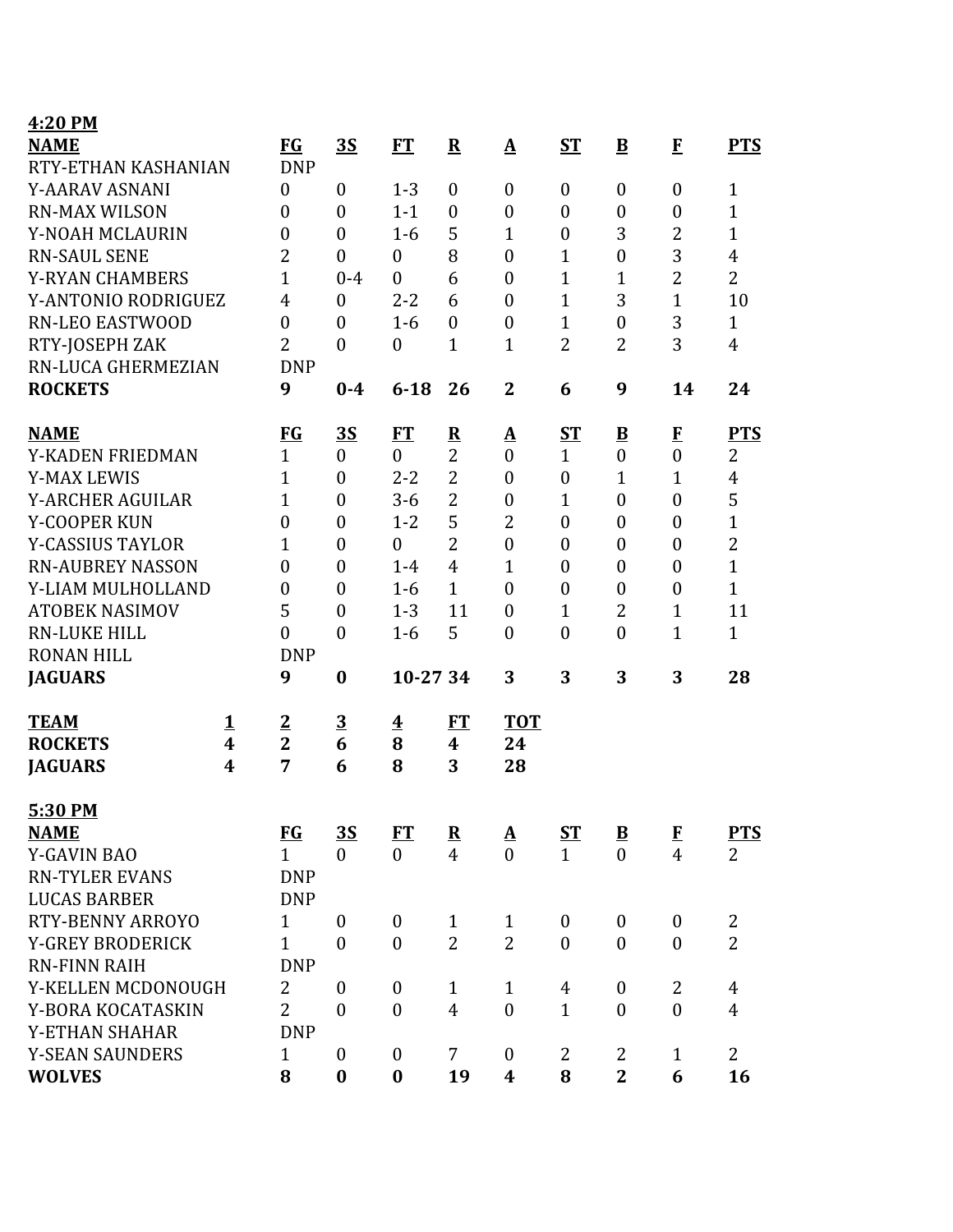| <b>NAME</b>                                   |          | $FG$             | <u>35</u>               | <b>FT</b>               | $\overline{\mathbf{R}}$ | <u>A</u>         | $S_{\rm T}$      | $\underline{\mathbf{B}}$ | $\bf{F}$         | <b>PTS</b>            |
|-----------------------------------------------|----------|------------------|-------------------------|-------------------------|-------------------------|------------------|------------------|--------------------------|------------------|-----------------------|
| <b>RTY-AIDEN LIN</b>                          |          | $\overline{0}$   | $\overline{0}$          | $1-4$                   | $\overline{2}$          | $\boldsymbol{0}$ | $\mathbf{1}$     | $\boldsymbol{0}$         | $\mathbf{1}$     | $\mathbf{1}$          |
| <b>Y-ASHER ENG</b>                            |          | $\boldsymbol{0}$ | $0 - 1$                 | $1 - 5$                 | 5                       | $\boldsymbol{0}$ | $\boldsymbol{0}$ | $\overline{0}$           | $\mathbf{1}$     | $\mathbf{1}$          |
| <b>RN-MATEO POLSTER</b>                       |          | $\overline{0}$   | $\boldsymbol{0}$        | $1 - 3$                 | $\overline{2}$          | $\boldsymbol{0}$ | $\boldsymbol{0}$ | $\boldsymbol{0}$         | $\overline{2}$   | $\mathbf{1}$          |
| Y-PARKER CAPPICCILLE                          |          |                  | 3                       | $\boldsymbol{0}$        | $0 - 2$                 | $\overline{4}$   | $\mathbf{1}$     | $\overline{0}$           | $\mathbf{0}$     | $\boldsymbol{0}$<br>6 |
| <b>Y-OSCAR HUGHES</b>                         |          | $\boldsymbol{0}$ | $\overline{0}$          | $1 - 1$                 | $\mathbf{0}$            | $\mathbf{1}$     | $\mathbf{1}$     | $\overline{0}$           | $\boldsymbol{0}$ | $\mathbf 1$           |
| Y-MAX BARACY                                  |          | $\mathbf{1}$     | $\boldsymbol{0}$        | $\boldsymbol{0}$        | $\overline{2}$          | $\boldsymbol{0}$ | $\boldsymbol{0}$ | $\boldsymbol{0}$         | $\boldsymbol{0}$ | $\overline{2}$        |
| R-BENJAMIN CANTOR                             |          | $\boldsymbol{0}$ | $\overline{0}$          | $1 - 5$                 | $\overline{2}$          | $\boldsymbol{0}$ | $\boldsymbol{0}$ | $\mathbf{1}$             | $\boldsymbol{0}$ | $\mathbf{1}$          |
| Y-DAGMAWI AYELE                               |          | <b>DNP</b>       |                         |                         |                         |                  |                  |                          |                  |                       |
| Y-MOHAMED JAHROMI                             |          | $\mathbf{1}$     | $\boldsymbol{0}$        | $1 - 2$                 | 3                       | $\boldsymbol{0}$ | 2                | $\boldsymbol{0}$         | $\boldsymbol{0}$ | 3                     |
| <b>TYPHOON</b>                                |          | 5                | $0 - 1$                 | $6 - 22$                | 20                      | $\overline{2}$   | 4                | $\mathbf{1}$             | 4                | 16                    |
| <b>TEAM</b>                                   | <u>1</u> | $\overline{2}$   | $\overline{3}$          | $\overline{\mathbf{4}}$ | <u>FT</u>               | <b>TOT</b>       |                  |                          |                  |                       |
| <b>WOLVES</b>                                 | 6        | $\overline{2}$   | $\overline{\mathbf{4}}$ | $\overline{\mathbf{4}}$ | $\bf{0}$                | 16               |                  |                          |                  |                       |
| <b>TYPHOON</b>                                | $\bf{0}$ | 3                | $\bf{0}$                | 8                       | 5                       | 16               |                  |                          |                  |                       |
| <b>NOTE: WOLVES WON REGULATION GAME 16-11</b> |          |                  |                         |                         |                         |                  |                  |                          |                  |                       |
|                                               |          |                  |                         |                         |                         |                  |                  |                          |                  |                       |
| 6:40 PM                                       |          |                  |                         |                         |                         |                  |                  |                          |                  |                       |
| <b>BANTAM LEAGUE</b>                          |          |                  |                         |                         |                         |                  |                  |                          |                  |                       |
| <b>NAME</b>                                   |          | $FG$             | <u>35</u>               | FT                      | ${\bf R}$               | <u>A</u>         | $S_{\rm T}$      | $\underline{\mathbf{B}}$ | $\bf{F}$         | <b>PTS</b>            |
| Y-JADEN SUJAN                                 |          | $\mathbf{1}$     | $\boldsymbol{0}$        | $\overline{0}$          | 3                       | $\overline{0}$   | $\mathbf{1}$     | $\mathbf{1}$             | $\mathbf{1}$     | $\overline{2}$        |
| Y-AMELIA MOROVICH-HESS                        |          | $\overline{0}$   | $\boldsymbol{0}$        | $1 - 2$                 | 8                       | $\boldsymbol{0}$ | $\boldsymbol{0}$ | $\overline{2}$           | $\boldsymbol{0}$ | $\mathbf{1}$          |
| <b>AIDAN MAN</b>                              |          | 0                | $\boldsymbol{0}$        | $1-6$                   | $\overline{4}$          | $\mathbf{1}$     | $\boldsymbol{0}$ | $\mathbf{1}$             | $\mathbf 1$      | 1                     |
| Y-GRYFFIN GLOWACKI                            |          | $\mathbf{1}$     | $\boldsymbol{0}$        | $\boldsymbol{0}$        | $\overline{4}$          | $\boldsymbol{0}$ | $\mathbf{1}$     | $\boldsymbol{0}$         | $\boldsymbol{0}$ | $\overline{c}$        |
| RN-ALEX SEGIL                                 |          | $\overline{0}$   | $\boldsymbol{0}$        | $1 - 4$                 | $\overline{2}$          | $\boldsymbol{0}$ | $\boldsymbol{0}$ | $\mathbf{1}$             | $\boldsymbol{0}$ | $\mathbf{1}$          |
| <b>Y-ALEX MA</b>                              |          | $\overline{0}$   | $\overline{0}$          | $1 - 8$                 | $\mathbf 1$             | $\boldsymbol{0}$ | $\boldsymbol{0}$ | $\mathbf{1}$             | $\boldsymbol{0}$ | $\mathbf{1}$          |
| <b>R-PARKER KESLOW</b>                        |          | $\boldsymbol{0}$ | $0 - 1$                 | $1 - 6$                 | 2                       | $\boldsymbol{0}$ | $\boldsymbol{0}$ | $\boldsymbol{0}$         | $\boldsymbol{0}$ | $\mathbf{1}$          |
| Y-ROHAN SUJAN                                 |          | $\boldsymbol{0}$ | $\overline{0}$          | $1 - 1$                 | 6                       | $\boldsymbol{0}$ | $\boldsymbol{0}$ | $\boldsymbol{0}$         | $\boldsymbol{0}$ | $\mathbf{1}$          |
| Y-JAKE KAZERANI                               |          | <b>DNP</b>       |                         |                         |                         |                  |                  |                          |                  |                       |
| Y-KAYRA SANAR                                 |          | $\overline{4}$   | $1 - 1$                 | $0 - 3$                 | 4                       | $\boldsymbol{0}$ | 5                | $\mathbf{1}$             | 3                | 11                    |
| <b>DRAGONS</b>                                |          | 6                | $1 - 2$                 | $6 - 30$                | 34                      | $\mathbf{1}$     | 7                | 7                        | 5                | 21                    |
| <b>NAME</b>                                   |          | $FG$             | <u>3S</u>               | ET                      | $\overline{\mathbf{R}}$ | <u>A</u>         | <u>ST</u>        | $\overline{\mathbf{B}}$  | $\bf{F}$         | <b>PTS</b>            |
| RN-JULIAN WEINERMAN                           |          | $\mathbf{1}$     | $\boldsymbol{0}$        | $\overline{0}$          | 3                       | $\boldsymbol{0}$ | $\mathbf{1}$     | $\mathbf{0}$             | $\mathbf{1}$     | $\overline{2}$        |
| <b>R-LANDON BROIHIER</b>                      |          | $\boldsymbol{0}$ | $\mathbf{0}$            | $1 - 6$                 | $\mathbf{0}$            | $\mathbf{0}$     | $\boldsymbol{0}$ | $\mathbf{0}$             | $\overline{0}$   | $\mathbf 1$           |
| RTY-AYSU AGHAYEVA                             |          | 0                | $\boldsymbol{0}$        | $1-6$                   | 8                       | $\boldsymbol{0}$ | $\mathbf{1}$     | $\mathbf{1}$             | $\boldsymbol{0}$ | $\mathbf{1}$          |
| Y-ELIOT MAMEDOV                               |          | 1                | $\boldsymbol{0}$        | $0 - 2$                 | 7                       | $\boldsymbol{0}$ | $\boldsymbol{0}$ | $\boldsymbol{0}$         | $\boldsymbol{0}$ | $\overline{2}$        |
| <b>R-HARRY TITLE</b>                          |          | <b>DNP</b>       |                         |                         |                         |                  |                  |                          |                  |                       |
| <b>Y-GUY SIKORA</b>                           |          | $\mathbf{1}$     | $\boldsymbol{0}$        | $\boldsymbol{0}$        | 10                      | $\mathbf{1}$     | $\mathbf{1}$     | $\boldsymbol{0}$         | $\mathbf{1}$     | 2                     |
| Y-MOSES DEBENNING                             |          | $\mathbf{1}$     | $\mathbf{0}$            | $\boldsymbol{0}$        | 3                       | $\mathbf{0}$     | $\mathbf{1}$     | $\boldsymbol{0}$         | $\boldsymbol{0}$ | $\overline{2}$        |
| <b>Y-RYAN SCHUSTER</b>                        |          | 3                | $\boldsymbol{0}$        | $\boldsymbol{0}$        | 10                      | $\boldsymbol{0}$ | $\boldsymbol{0}$ | $\mathbf{0}$             | 2                | 6                     |
| Y-JACE O'BRIEN                                |          | $\overline{4}$   | $\boldsymbol{0}$        | $\boldsymbol{0}$        | 8                       | $\mathbf{1}$     | $\overline{2}$   | $\overline{0}$           | $\boldsymbol{0}$ | 8                     |
| <b>Y-BEN FELSON</b>                           |          | $\overline{0}$   | $\boldsymbol{0}$        | $1 - 1$                 | 5                       | $\boldsymbol{0}$ | $\mathbf{1}$     | 3                        | $\mathbf{1}$     | $\mathbf{1}$          |
| <b>STARS</b>                                  |          | 11               | $\bf{0}$                | $3 - 15$                | 54                      | $\overline{2}$   | 7                | 4                        | 5                | 25                    |